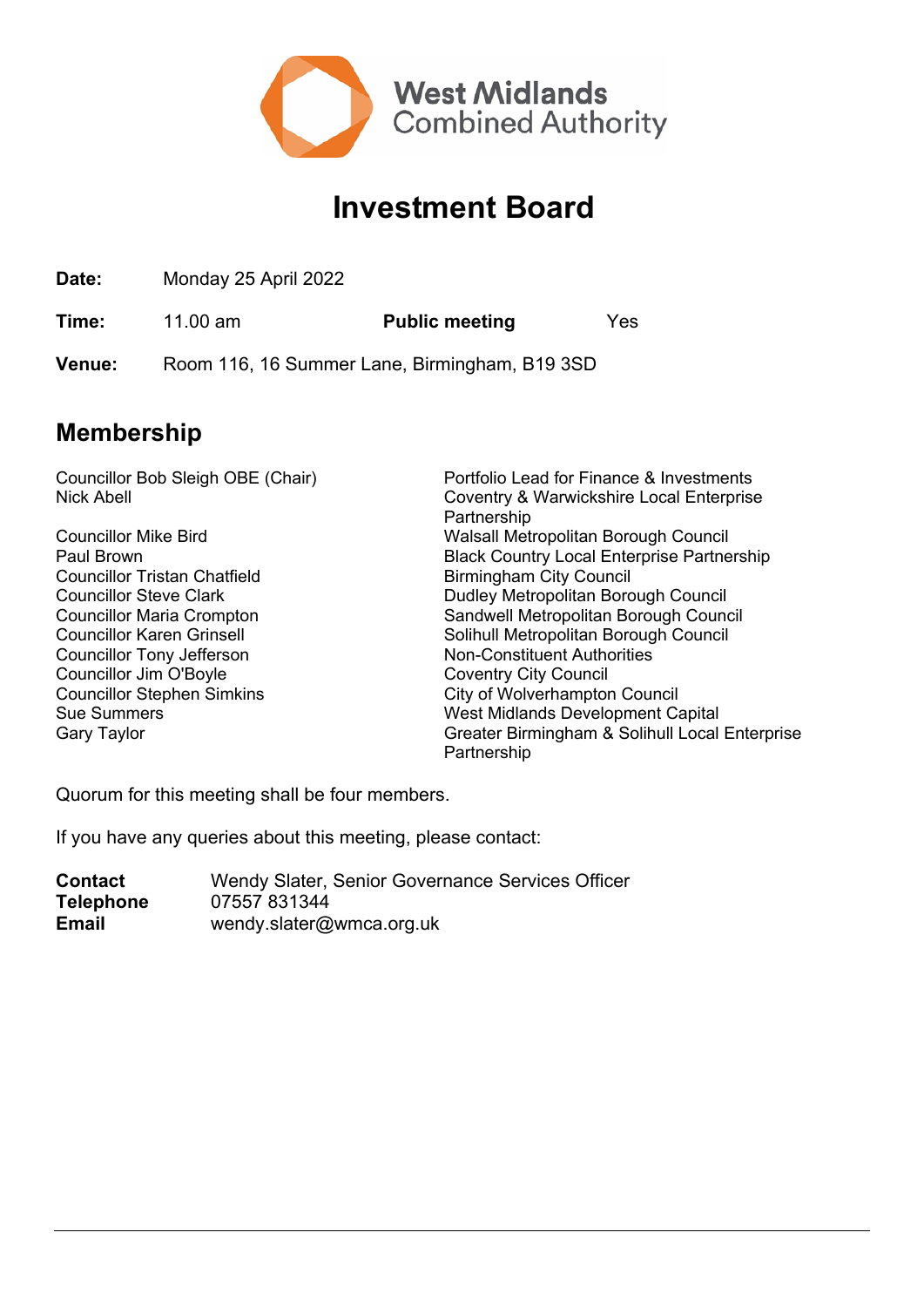## **AGENDA**

| No.                                     | <b>Item</b>                                                                                                                                                                                                                                                                                                                                                                                                                                                            | <b>Presenting</b>      | <b>Pages</b> |  |
|-----------------------------------------|------------------------------------------------------------------------------------------------------------------------------------------------------------------------------------------------------------------------------------------------------------------------------------------------------------------------------------------------------------------------------------------------------------------------------------------------------------------------|------------------------|--------------|--|
| <b>Meeting Business Items</b>           |                                                                                                                                                                                                                                                                                                                                                                                                                                                                        |                        |              |  |
| 1.                                      | Apologies for Absence (if any)                                                                                                                                                                                                                                                                                                                                                                                                                                         | Chair                  | <b>None</b>  |  |
| 2.                                      | Notification of Substitutes (if any)                                                                                                                                                                                                                                                                                                                                                                                                                                   | Chair                  | None         |  |
| 3.                                      | Declarations of Interests (if any)<br>Members are reminded of the need to declare<br>any disclosable pecuniary interests they have in<br>an item being discussed during the course of the<br>meeting. In addition, the receipt of any gift or<br>hospitality should be declared where the value of<br>it was thought to have exceeded £25 (gifts) or<br>£40 (hospitality).                                                                                             | Chair                  | None         |  |
| 4.                                      | Minutes - 21 March 2022                                                                                                                                                                                                                                                                                                                                                                                                                                                | Chair                  | $1 - 8$      |  |
| <b>Business Items for Noting</b>        |                                                                                                                                                                                                                                                                                                                                                                                                                                                                        |                        |              |  |
| 5.                                      | <b>Investment Programme Update and Dashboard</b>                                                                                                                                                                                                                                                                                                                                                                                                                       | Ian Martin/Linda Horne | $9 - 26$     |  |
| 6.                                      | <b>Investment Programme- Cost Escalation</b>                                                                                                                                                                                                                                                                                                                                                                                                                           | Ian Martin             | $27 - 30$    |  |
| 7.                                      | Delegation of Investment Board authority for the<br>period 26 April to 20 June 2022                                                                                                                                                                                                                                                                                                                                                                                    | Ian Martin/Linda Horne | $31 - 34$    |  |
| 8.                                      | <b>WMCA Collective Investment Fund (CIF) -</b><br>Dashboard                                                                                                                                                                                                                                                                                                                                                                                                            | <b>Nick Oakley</b>     | $35 - 38$    |  |
| 9.                                      | <b>WMCA Brownfield Land and Property</b><br>Investment Fund (BLPDF) - Dashboard                                                                                                                                                                                                                                                                                                                                                                                        | <b>Nick Oakley</b>     | $39 - 42$    |  |
| 10.                                     | <b>WMCA Revolving Investment Fund (RIF) -</b><br>Dashboard                                                                                                                                                                                                                                                                                                                                                                                                             | <b>Nick Oakley</b>     | $43 - 46$    |  |
| 11.                                     | <b>Exclusion of the Public and Press</b><br>[To pass the following resolution:<br>That in accordance with Section 100A4 of the<br>Local Government Act 1972, the press and<br>public be excluded from the meeting during the<br>consideration of the following items of business<br>as they involve the likely disclosure of exempt<br>information relating to the business affairs of any<br>particular person (Including the authority holding<br>that information)] | Chair                  | None         |  |
| <b>Business Items for Consideration</b> |                                                                                                                                                                                                                                                                                                                                                                                                                                                                        |                        |              |  |